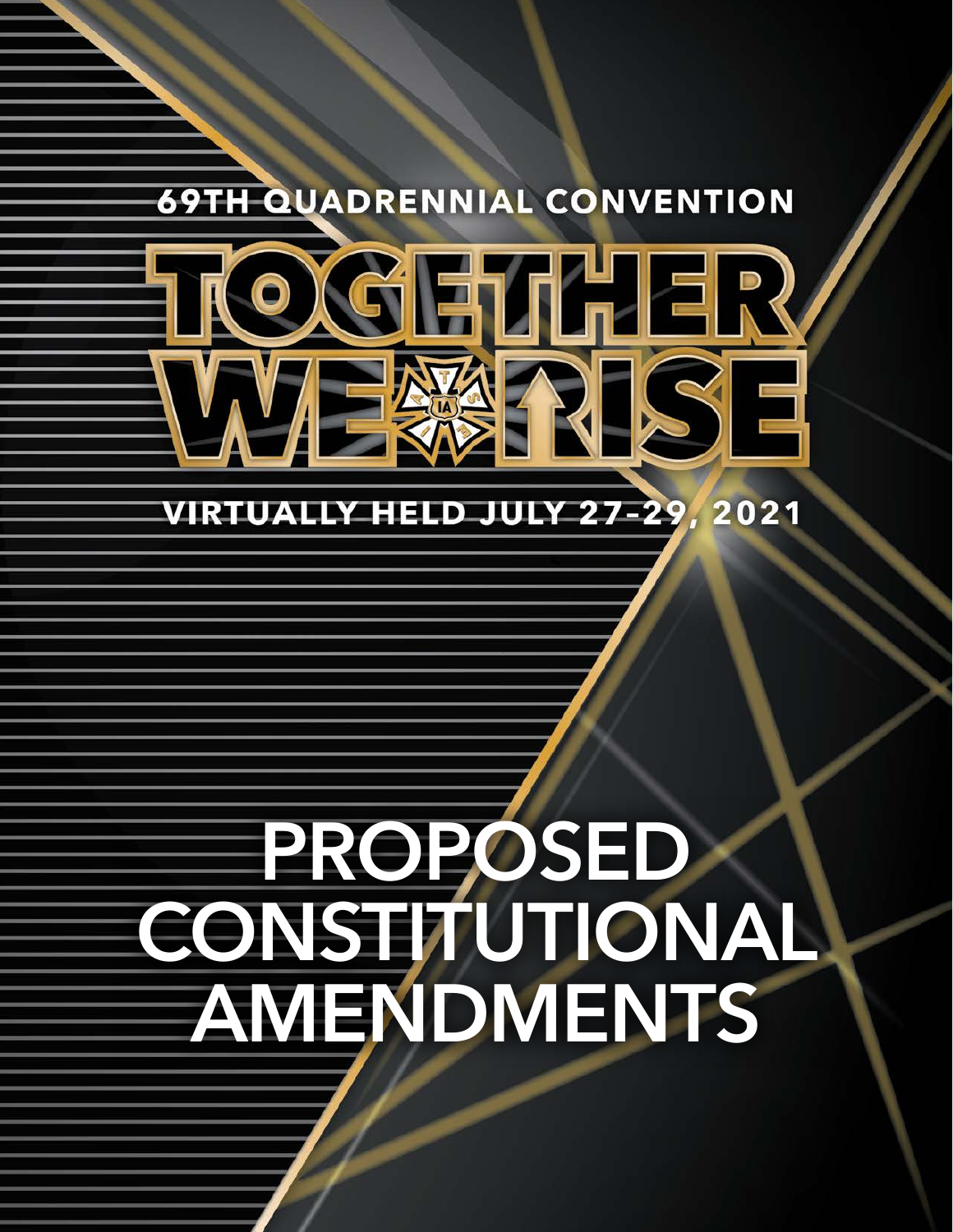# **1. ARTICLE ONE, Section 3. Membership (Page 1)**

The membership of this Alliance shall comprise the members in good standing of such local unions as shall hold a charter from this Alliance, and said affiliated local unions and such persons who, having been members of any local union which has had its charter revoked or suspended, shall retain their membership in this Alliance in the manner provided in these laws, and such persons as may acquire and hold direct membership in this Alliance pursuant to these laws.

Eligibility for membership in this Alliance shall be restricted to residents of the United States or Canada, or any other areas in which the Alliance exercises jurisdiction.

No person shall be eligible either to membership or to retain membership in this Alliance or any local union affiliated with this Alliance who shall be a member of any organization having as its aim or purpose the overthrow, by force, of the Constitution and Government of the United States or the Government of Canada.

Any member who shall, upon trial, be found to lack any of the qualifications for membership in this Alliance shall forthwith be expelled and dismissed from membership in this Alliance and any local union affiliated herewith, and shall surrender all rights and privileges as such member including death benefits and other property rights, if any, in the assets of any local union.

**To promote unity and further the purpose of this Alliance in the manner provided in this Article,** T**t**here shall be no **unlawful** discrimination against any person in respect to membership in this Alliance**. The membership shall seek to eliminate all forms of discrimination affecting the welfare of this Alliance in respect to employment. No member of this Alliance shall discriminate, encourage discrimination, or cause or attempt to cause any employer to discriminate against any person** by reason of race, color, creed, national origin, sex, age**, or religion, ethnicity, disability, pregnancy,** sexual orientation**, gender identity, gender expression, sex characteristics, veteran status, familial status, parental status, or marital status.**

*Explanation: This Section must be revised, restructured, and modified to include well-recognized anti-discrimination language in the Constitution. The language has been updated and altered in this manner to include certain matters covered by Canadian or United States law (and certain International agreements). The proposed amendments should reflect the diverse groups represented in the membership. This proposed update is inclusive and brings the Constitution in line with present-day societal concerns.* 

#### **2. ARTICLE THREE, Section 1. Regular (Page 3)**

This Alliance shall meet in Convention in **2017 2021** and thereafter at four-year intervals in such places as may be chosen by the General Executive Board.

#### **ARTICLE FIVE, Section 2. Tenure of Office (Page 6)**

Elected officers shall be elected at the **2017 2021** Convention and every four (4) years thereafter at a regular Convention and shall continue in office until the election and installation of their successors, acceptance of resignation, or removal by impeachment.

Appointed officers shall continue in office until removal by the International President, or the General Executive Board, or acceptance of resignation.

*Explanation: The dates in the Constitution and Bylaws must be current so that they are accurate and reflect present-day circumstances.*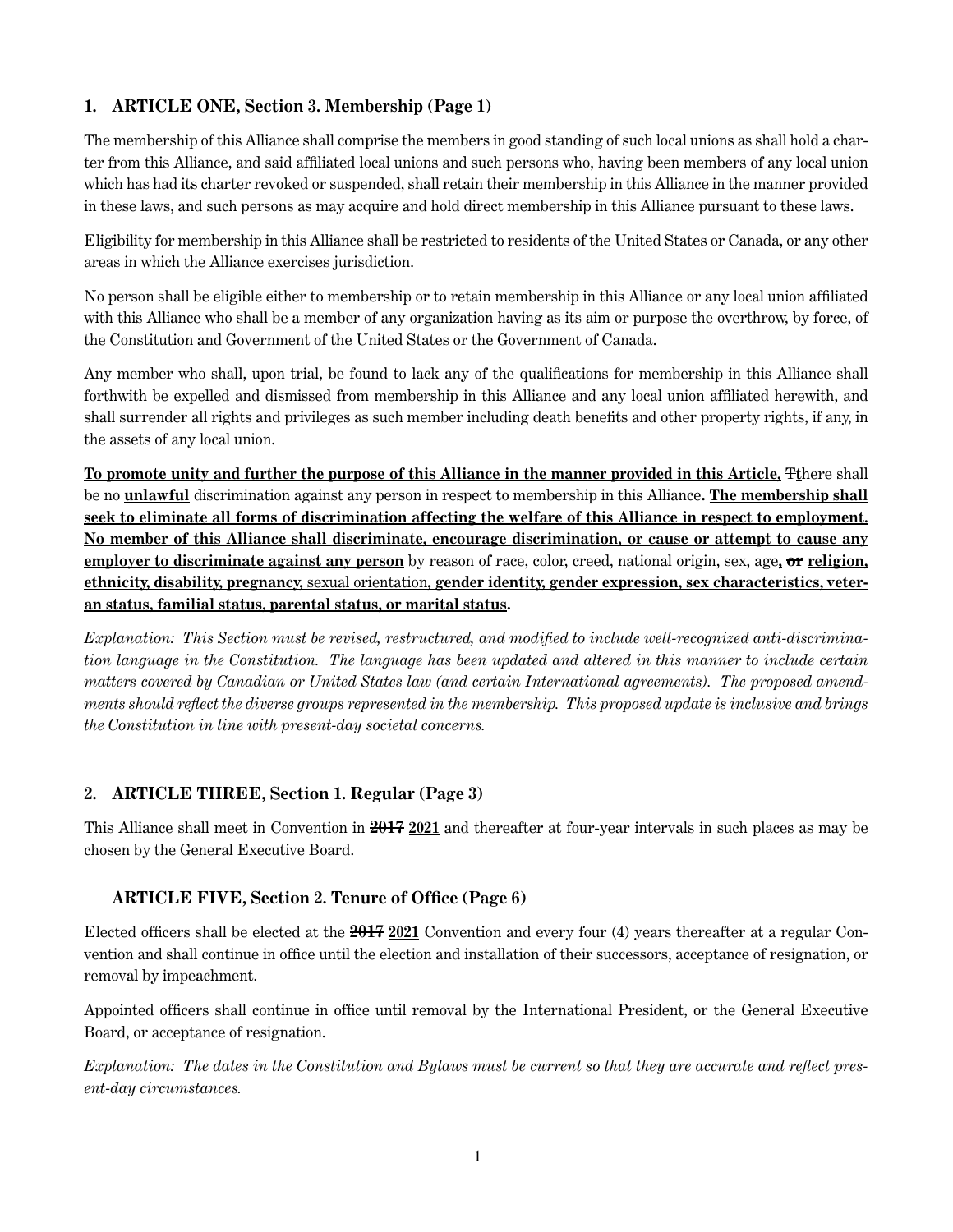## **3. ARTICLE FOUR, Section 1. Eligibility (Page 4)**

Any member in good standing shall be eligible to be a delegate to any Convention of the Alliance provided they are chosen by the membership of their local union on a secret ballot vote, or if the Local's Constitution and Bylaws so provides, are accredited by virtue of their having been elected to office in the Local in accordance with **United States** federal law; but no member of the General Executive Board or the Board of Trustees **or the Delegate to the Canadian Labour Congress** of this Alliance, shall, during their term of office, be permitted to represent any local union, but they shall have voice, although no vote, on all questions which may come before that body, and shall also be eligible for nomination and election.

### **ARTICLE FIVE, Section 3. Eligibility (Page 7)**

None but duly accredited delegates to the Convention and those prohibited from acting as local union representatives by reason of their being present in the Convention as members of the General Executive Board and the Board of Trustees of this Alliance**, or the Delegate to the Canadian Labour Congress from this Alliance,** shall be eligible to election to any office of this Alliance.

No delegate or International Officer shall be nominated to office unless attending the Convention or unless their written consent to be a candidate shall first be filed with the **Registry Clerk of the** Election Board.

No delegate may be nominated for more than one elected office in the Alliance. If nominated for more than one office, the delegate shall be required, prior to the close of nominations, to designate the office for which they wish to run; failing to so designate, they shall be a candidate for the office for which they were first nominated and shall be deemed to have declined any other nomination.

## **ARTICLE FIVE, Section 4. Election Board (Page 7)**

The election of officers shall be conducted by an Election Board consisting of a judge, **and** a sufficient number of tellers**. and a registry clerk.** The Board shall be appointed prior to the opening of the Convention by the International President of the Alliance with the approval of the General Executive Board.

*Explanation: The proposed changes to Article Four, Section 1 and Article Five, Section 3 clarify: (i) all union officer elections are governed by the laws of the United States in accordance with Department of Labor regulations; and (ii) the Canadian Labour Congress Delegate is an International Officer in the same manner as the General Executive Board and the Board of Trustees. When the CLC was established in 1956, the International affiliated with it at that time.* Since inception, the CLC Delegate has been an International Officer and treated in the same manner as the *International Officers as set forth in Articles Four, Section 1 and Five, Section 3. The language regarding the CLC Delegate in these Constitutional provisions corrects a typographical omission.* 

*In addition, a registry clerk—if it ever existed—has not been appointed or used for at least the last twenty years.*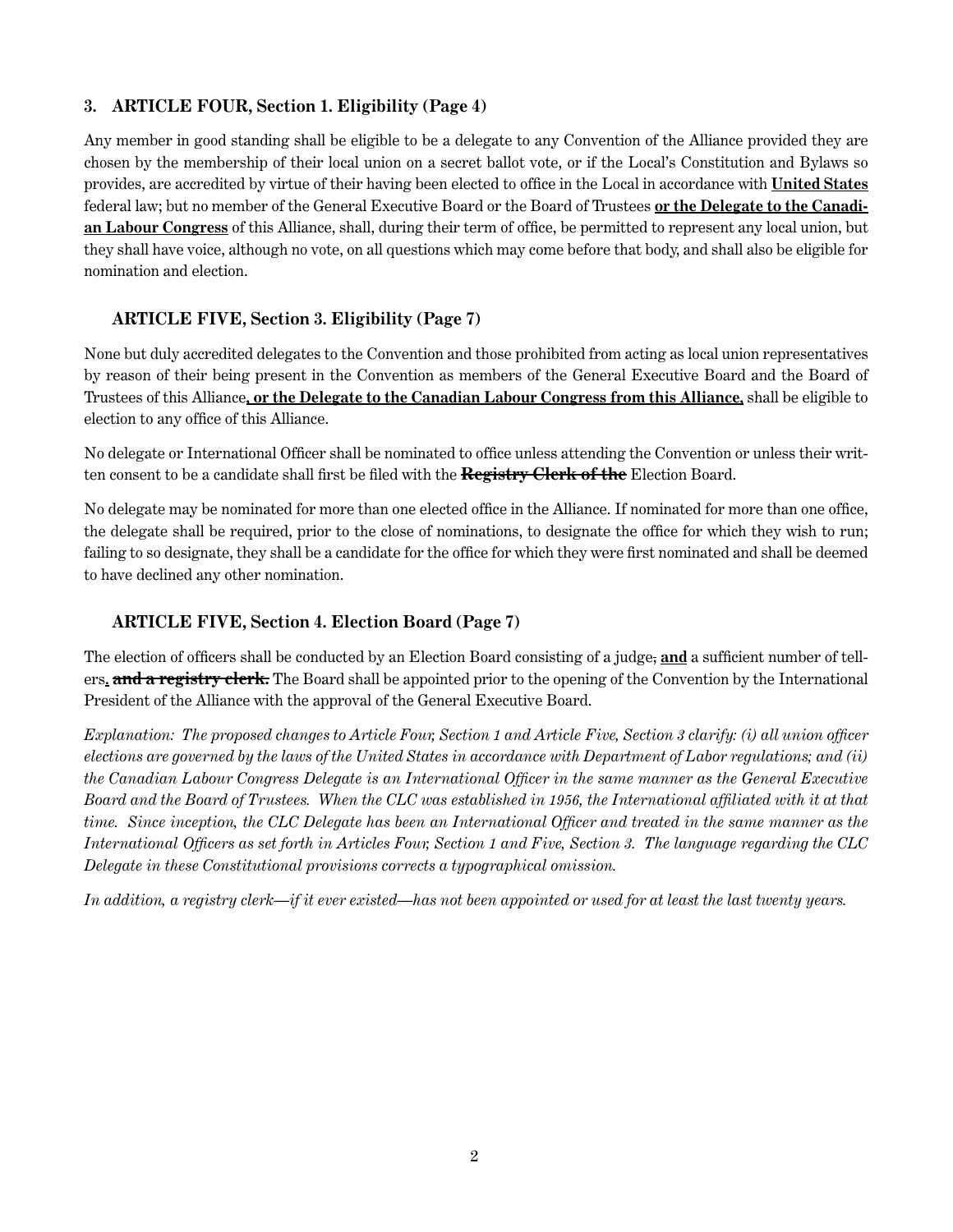#### **4. ARTICLE SEVEN, Section 1. [International President] Salary and Allowances (Page 10)**

**ARTICLE EIGHT, Section 2. [International Vice Presidents] Salary and Allowances (Page 17)** 

**ARTICLE NINE, Section 10. [General Secretary-Treasurer] Salary and Allowances (Page 20)** 

**ARTICLE TEN, Section 2. [Board of Trustees] Salary and Allowances (Pages 20-21)**

**ARTICLE TWELVE, Section 1.b [Assistant(s) to the President] (Page 24)** 

#### **ARTICLE TWELVE, Section 2.b [International Representatives] (Page 24)**

It is proposed that the salary and per diem of International Officers and staff be increased by three percent (3%) annually effective January 1, 2022 and on each subsequent January 1<sup>st</sup> through and including January 1, 2025.

*Explanation: This increase is proposed in order that elected officers, appointed representatives and staff of the International may be reasonably compensated without increasing costs to the International beyond a manageable level.* 

#### **5. ARTICLE SEVEN, Section 5.a Judicial Powers (Page 11)**

The International President shall have original jurisdiction to try charges against individual members or officers of local unions:

a.

- **i.** When charges have been preferred by a member against a member and filed in the charged party's local union, and the local union has wrongfully neglected or refused to take cognizance of them; **or**
- **ii.** Or wWhere, after taking cognizance of charges and conducting a trial thereon, the Local imposes a penalty or renders a verdict that is, on its face, not supported by the evidence or the law**,;** or

#### **iii. Upon a non-cognizance determination, or charges that fall within the description of Article Fifteen, Section 3 or Article Sixteen, Section 4.**

All remaining sections of Article Seven, Section 5 shall remain unchanged.

*Explanation: The proposed amendment addresses the proliferation of charges falling within those described in Article Sixteen, Section 4. The amendment seeks to prohibit distortion of Constitutional provisions. It grants the International President original jurisdiction to hear charges that are not brought to correct Constitutional violations but for vexatious, illegitimate purposes. As the governing document for this Alliance, the Constitution must not be used in a manner that is detrimental to the democratic process.*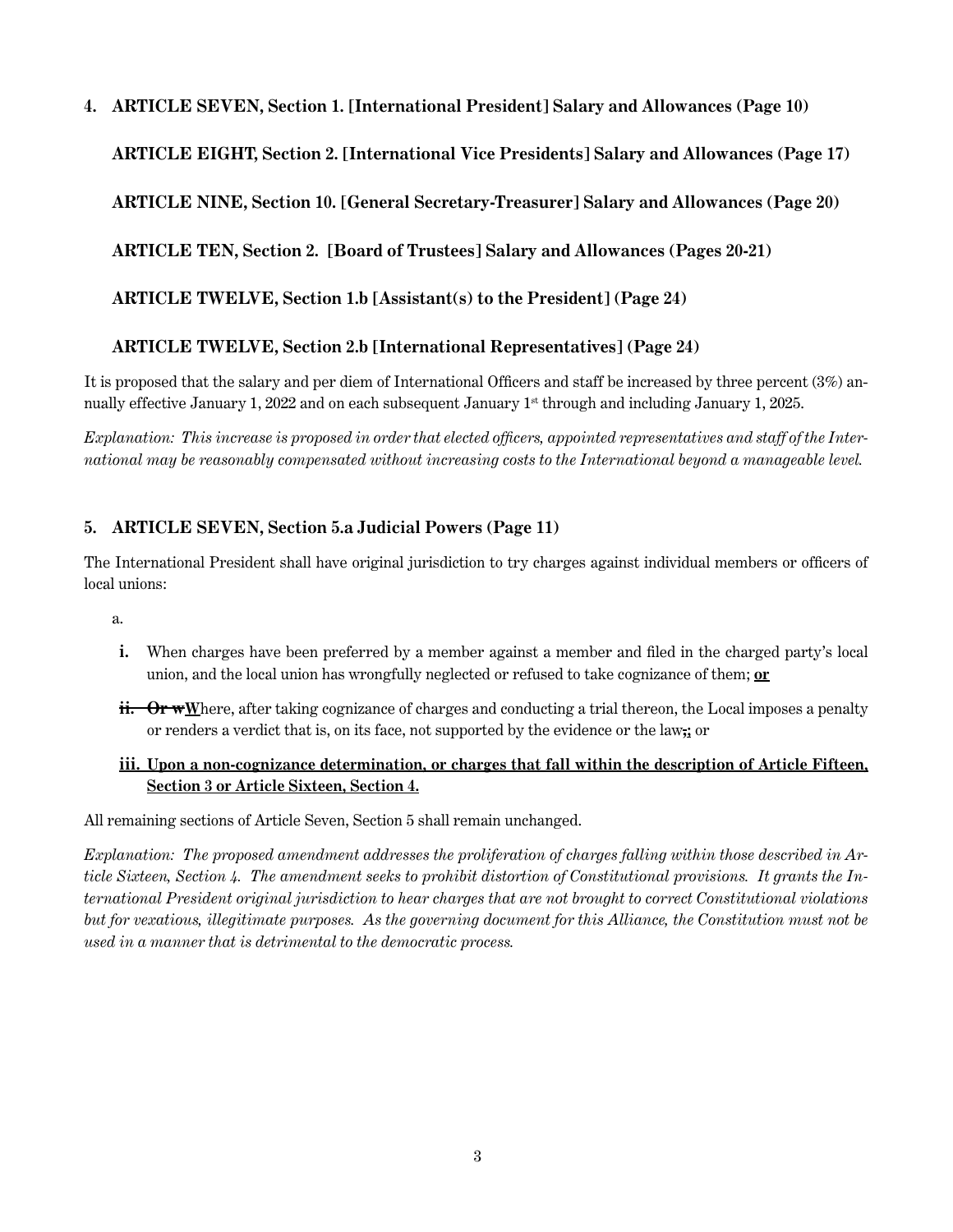## **6. ARTICLE NINE, Section 1.f Routine Duties (Page 18)**

Forward to the affiliated local unions **printed** forms upon which the **sS**ecretaries of the local unions shall report the admission of new members and expulsions of members, **impositions of fines upon members,** the reinstatement of expelled members and other matters required to be filed by them with the General Secretary-Treasurer. This information shall be filed for further reference.

*Explanation: These proposed changes reflect what is included in quarterly reports and the ability for electronic submission of these reports.*

#### **7. ARTICLE TEN, Section 1.a Duties (Page 20)**

The Board of Trustees shall perform the following duties:

a. The Board shall audit the books of the General Secretary-Treasurer semi-annually, employing for such purpose such assistance as they may deem necessary. **The report of the Board's audits shall be forwarded by the General Secretary-Treasurer to each affiliated local union upon the completion of each audit. The Board of Trustees shall present a report to the General Executive Board for approval at the next regularly scheduled meeting of the General Executive Board.** This audit shall be in addition to the audit by the certified public accountant appointed by the International President.

*Explanation: This amendment seeks to ensure that the procedures of the International are accurately reflected in the Constitution and Bylaws.* 

# **8. ARTICLE FOURTEEN, Section 2. Reduced Per Capita Tax for "Retired Members" (Page 27)**

The per capita tax for a retired member, as herein defined, who is between sixty-five (65) and seventy-five (75) years of age shall be in the reduced amount of Four Dollars and Fifty Cents (\$4.50) per quarter. For the purpose hereof, a retired member is one who is at least sixty-five (65) years of age, who ceases employment within the jurisdiction of the Alliance, and who, if application be made in their behalf by their local union on a form to be provided for that purpose, shall have been issued a membership card by the General Office bearing the notation "Retired Member" on the face thereof. Retired members shall have voice but no vote at union meetings and are not eligible to hold any office.

Members of the Alliance issued a Social Security total and permanent disability award, and who are less than sixty-five (65) years of age, shall, upon presentation of satisfactory proof thereof to the General Office, be recognized as retired members under Article Fourteen, Section**s** 1 and **2 1A** of this Constitution**. however there shall be no charge for per capita stamps for such recognized members.**

*Explanation: This proposed change reflects the practice of the International. The revision reflects that disabled members are classified as retired members except no per capita is owed for these members.*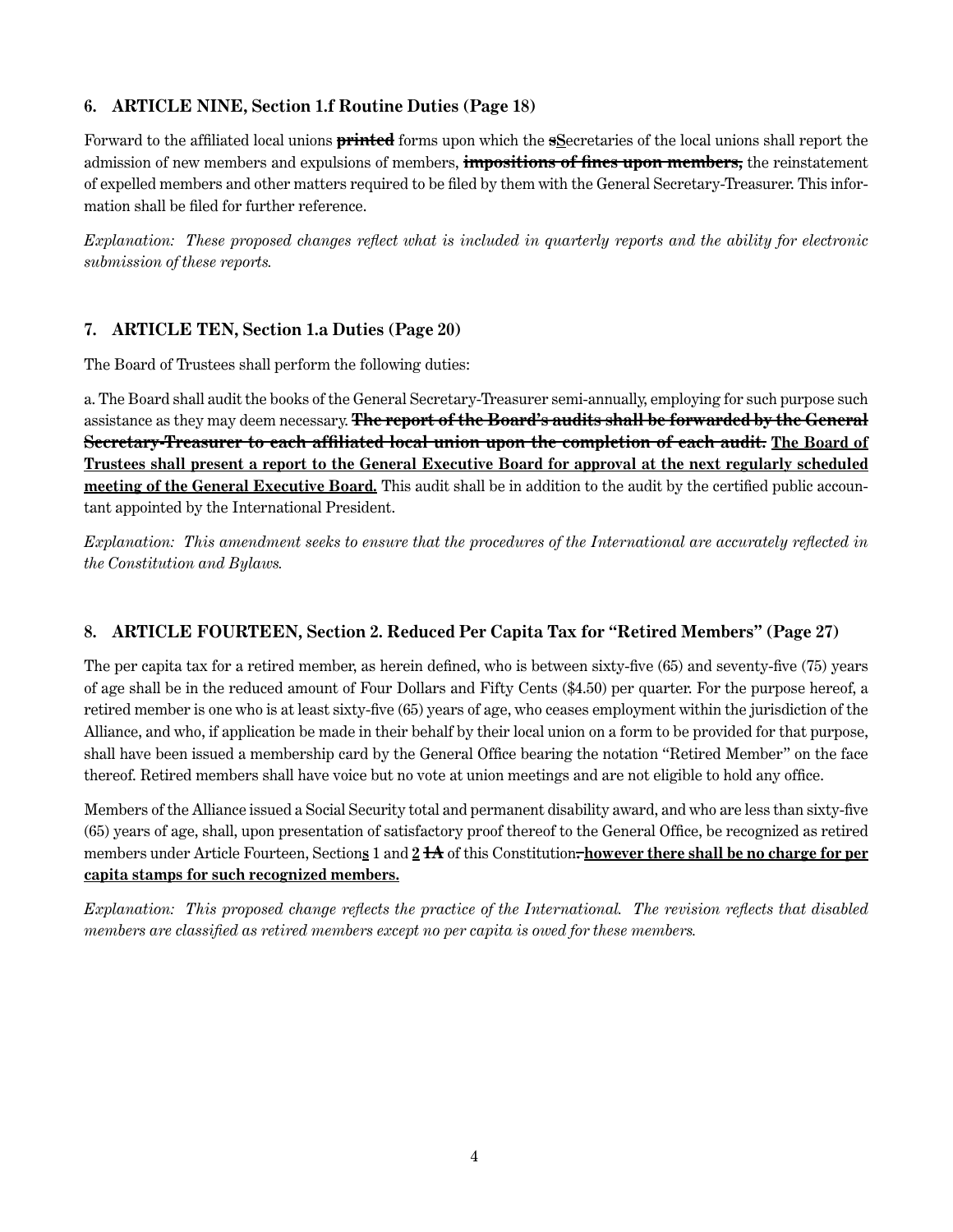#### **9. ARTICLE FOURTEEN, Section 8. Defense Fund (Pages 28-29)**

There is hereby established a Defense Fund to be financed by an assessment of Four Dollars (\$4.00) per member per quarter from the per capita tax for all members except for members of the Special Department whose assessment shall be Three Dollars (\$3.00) per member per quarter from their per capita tax. The Defense Fund assessment shall be forwarded to the General Secretary-Treasurer on a quarterly basis.

The monies paid to the Defense Fund shall be placed in a separate account in the name of the Alliance and not be commingled with any other funds of the Alliance. The operations of the Defense Fund shall be audited at least once a year by a CPA and a copy of such audit shall be **distributed each year to all Locals of the Alliance and also be** published **each year** in the Official Bulletin for distribution to members of the Alliance **and distributed to Locals of the Alliance annually upon request**.

The assets of the Defense Fund shall be used for the sole and exclusive purposes set forth below:

- (a) Assisting local unions of the Alliance, faced with an authorized strike or a lockout, to obtain the necessary legal advice only after securing the permission of the International President to engage legal counsel.
- (b) To finance necessary activities in connection with such strike or lockout.
- (c) To pay certain legal bills of the Alliance where the International is the bargaining agent and to cover other legal expenses of the International in special situations where, in the judgment of the Defense Fund Committee or of the International President with the approval of the Defense Fund Committee, the circumstances warrant it.
- (d) To pay or provide for the payment of expenses incurred by the International or a local union in connection with special organizing drives or for taking necessary actions against unfair or recalcitrant employers, subject, however, to the proviso that no such expenditures from the Defense Fund shall be authorized or made unless prior approval therefor in writing has been obtained from the Defense Fund Committee or from the International President with the approval of the Defense Fund Committee.
- (e) In no event shall any of the monies in the Defense Fund be utilized to provide strike or lockout benefits unless or until authorization to do so shall have been granted by action of the delegates in convention assembled.
- (f) Subject to the approval of the International President and General Executive Board, the Defense Fund Committee is authorized to expend Defense Fund monies, where they determine it appropriate, for training programs.
- (g) After approval has been granted by the Defense Fund Committee to cover a Local's legal expenses, and as a condition of reimbursement, the local union is required to send the monthly invoice from its attorney to the General Counsel of the International.

The Defense Fund shall be administered by a Defense Fund committee consisting of the International President, a Canadian Vice President and three additional Vice Presidents who reside in the United States to be selected by the General Executive Board. All administrative expenses incurred by the Defense Fund Committee shall be charged to and deducted from the Defense Fund as authorized by the Committee.

*Explanation: All of the funds of the International, including the Defense Fund, are audited annually by certified public accountants in accordance with Article Seven, Section 8. The reports are published annually in the Official Bulletin. This change does not alter current practice, which makes such reports available to all Locals.*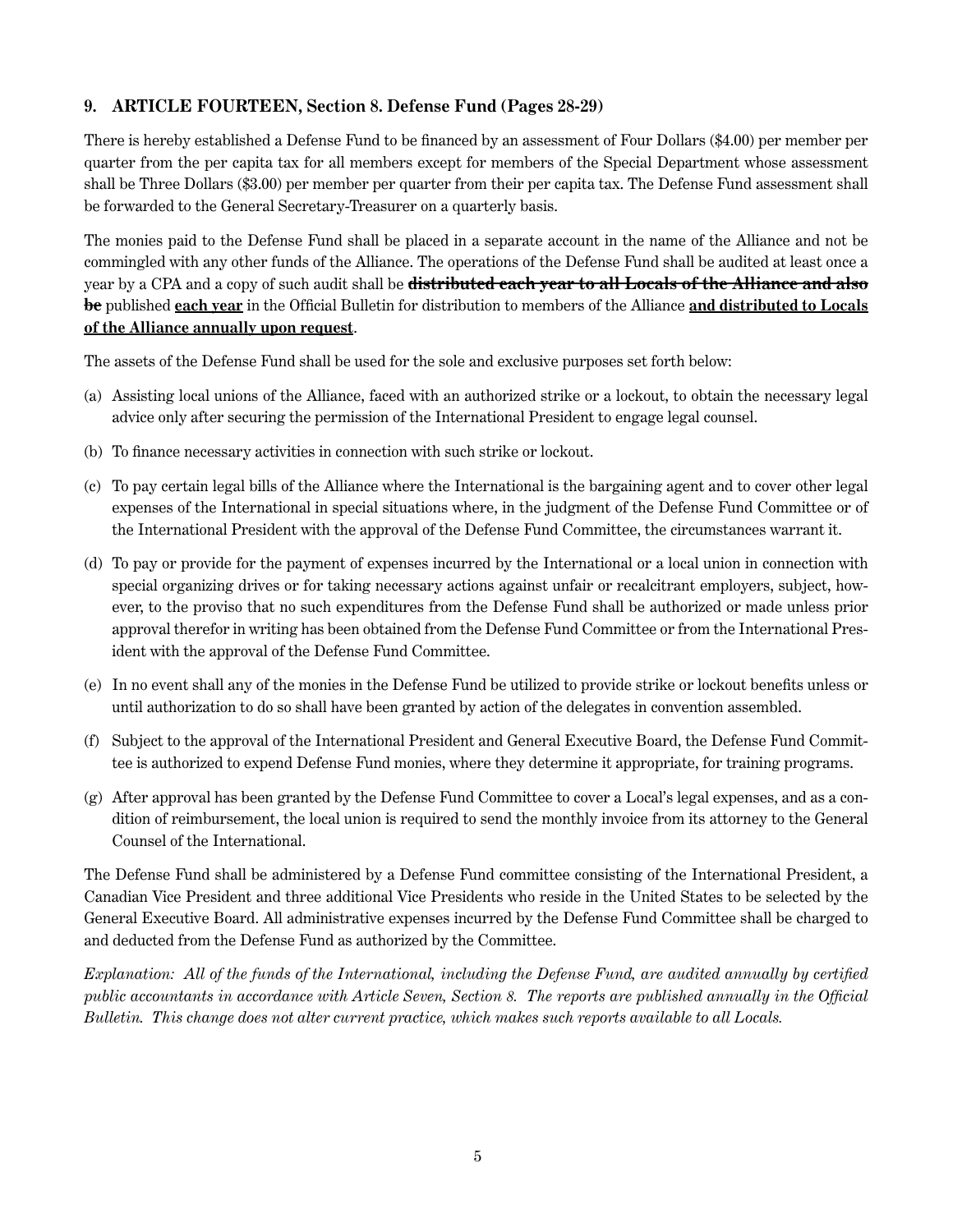## **10. ARTICLE FOURTEEN, Section 1. Per Capita Tax (Page 27)**

**ARTICLE FOURTEEN, Section 5. Use of Funds (Page 28)**

**ARTICLE NINETEEN, Section 12. Financial Obligations (Page 46)**

**ARTICLE NINETEEN, Section 25. Members At Large (Page 50)**

#### **RULES AND REGULATIONS OF THE AFFILIATED DEPARTMENTS OF THE I.A.T.S.E.**

# **RADIO AND TELEVISION DEPARTMENT (Pages 65-67)**

#### **ASSOCIATED CRAFTS AND TECHNICIANS (A.C.T.), COMPUTER GENERATED IMAGERY (C.G.I.), AND TELECHARGE DEPARTMENTS (Page 67)**

It is proposed that the per capita tax payments of Class "A" local unions, Class "B" (Special Department) local unions, Retired Members and direct members of the International (Members At Large, Radio and Television and Associated Crafts and Technicians) remain at 2021 levels.

*Explanation: It is proposed that all per capita payments and all allocations to the various funds remain frozen at 2021 levels through to and including 2025. The combination of closely controlled expenses, prudent investments and membership growth since the 2017 Convention will allow the International to not pass along any additional expenses to our local unions. The International will continue to provide support and services to affiliated unions—including organizing, training, education, administration of collective bargaining agreements, and the growing number of programs and assistance available to local unions.*

# **11. ARTICLE FIFTEEN, Section 3. Penalty for Preferring False Charges (Page 30)**

If false charges shall be maliciously preferred against any officer, the person or persons preferring such charges shall be fined **Two Thousand,** Five Hundred Dollars (\$**2,**500), the fine to be imposed upon the acquittal of the accused officer.

#### **ARTICLE SIXTEEN, Section 4. Penalty for Preferring False Charges (Page 32)**

If false charges shall be maliciously preferred against any member, the person or persons preferring such charges shall be fined **Two Thousand,** Five Hundred Dollars (\$**2,**500), the fine to be imposed upon the acquittal of the member accused.

*Explanation: The amount of the fine was last increased at the 1982 Convention when it was increased from \$25 to the present \$500.*

#### **12. ARTICLE SIXTEEN, Section 6. To Whom and When Preferred (Page 32)**

Charges shall be filed with the Secretary of the local union of which the accused is a member or with the General Secretary-Treasurer of the Alliance where the charges are preferred against a member who does not hold membership in a local union thereof.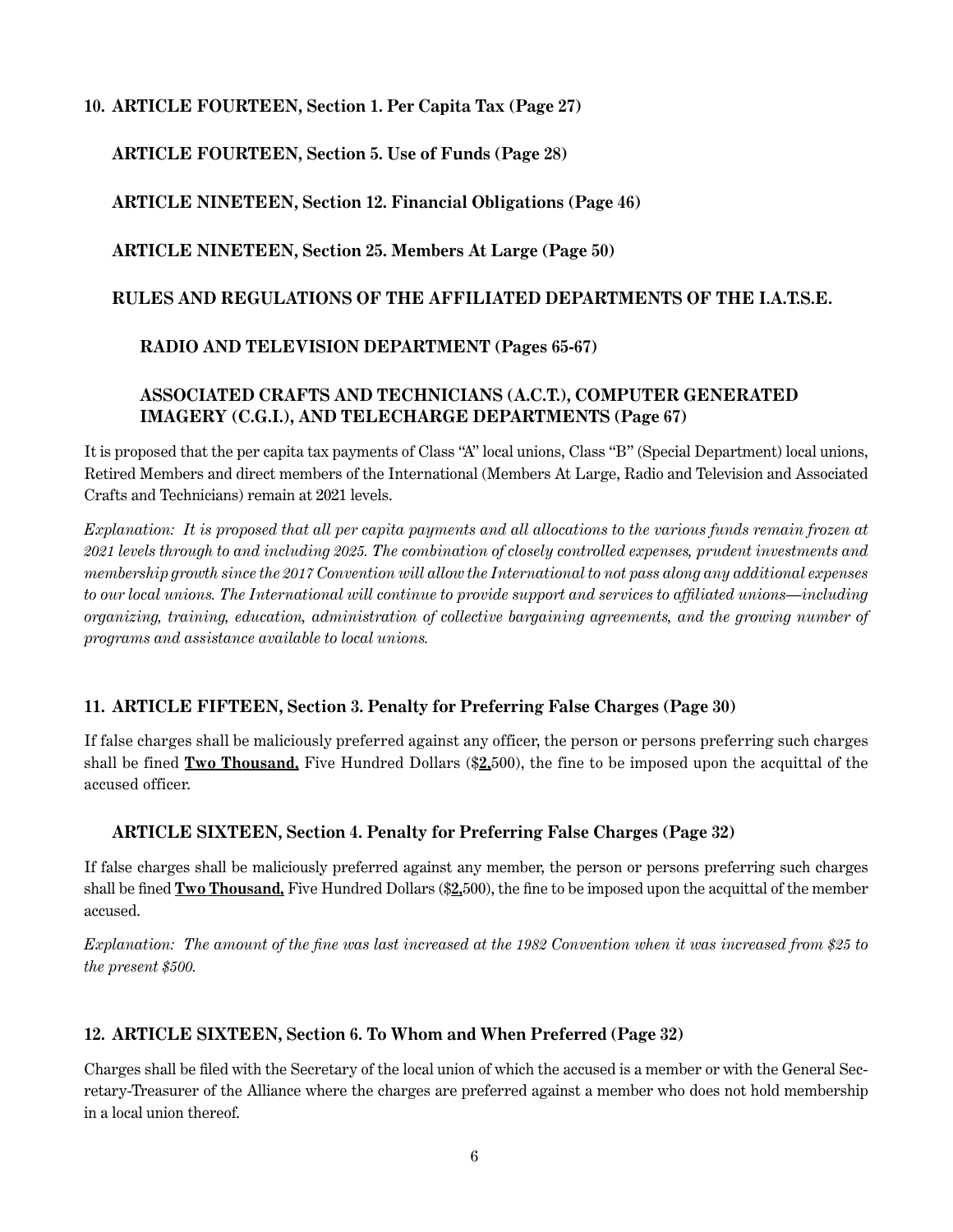Charges must be filed with the Local of which the accused is a member within sixty (60) calendar days after the offense becomes or should have become known to the person making the charge**., provided that charges alleging deliberate acts or conduct, which materially interfere with Article One, Section 3, paragraph five of this Constitution must be filed with the Local of which the accused is a member within three hundred sixty-five (365) days after the offense becomes known or should have become known to the person making the charge.**

If the Secretary of the local union be the charged party, the charges may be filed with any other officer of the local union who is not a charged party.

*Explanation: The proposed amendment permits affiliated Locals to hear certain charges arising in the manner described under the International Constitution during a broader time period, which may be otherwise barred by the current Section. This change recognizes equitable factors, including the potential sensitivity of charges arising in the manner provided in the proposal and the similar processing period for such charges in other forums.* 

# **13. ARTICLE SIXTEEN, Section 17. Right to Trial (Pages 33-34)**

The International President, at their discretion for good cause shown, may allow a local union to eliminate from its constitution the right of a member to a trial in open meeting as provided in Section 14 **16** above. Should the International President decide that a Local has cause to eliminate the right to trial in open meeting, it is necessary for such Local to properly amend its constitution accordingly. Cause shall include consideration of the geographical jurisdiction of the Local, the number of members in the Local, and whether such Local regularly conducts business at membership meetings at a single location. **Charges alleging deliberate acts or conduct, which materially interfere with Article One, Section 3, paragraph five of this Constitution need not in any case be conducted before the members of a local union in open meeting under the circumstances referred to in Section 16 of this Article. The transcript of evidence and testimony adduced at the hearing upon charges so arising under Article One, Section 3, paragraph five of this Constitution shall not be read before the membership, notwithstanding any other provisions of this Constitution; the office of the International President of this Alliance, the General Executive Board, and this Alliance in Convention assembled, as set forth in Section 1 of Article Seventeen, shall have exclusive appellate authority over any appeal by the accused.**

*Explanation: The proposed amendment corrects a typographical error and makes a conforming change resulting from the renumbering of sections in the Constitution after the 68th Quadrennial Convention and permits affiliated*  Locals to hear charges in the manner described hereunder without a trial in open meeting. This change reflects the *potential that charges arising under Article I, Section 3 may better be suited to proceedings in this manner. Other charges may currently occur outside an open meeting, upon request, in the present Section. This change reflects the coverage of the present section. The trial board in cases arising under Article One, Section 3, paragraph five shall be obligated to render a decision and any decision rendered in such cases shall be appealed to the office of the International President of this Alliance, then the General Executive Board, then the Alliance's Convention (in the order set forth in Article Seventeen, Section 1) not otherwise withstanding the provisions of Article Sixteen, Section 25 (i.e., the transcript shall not be read to the membership, and the accused shall have the right to appeal first to the office of the International President).*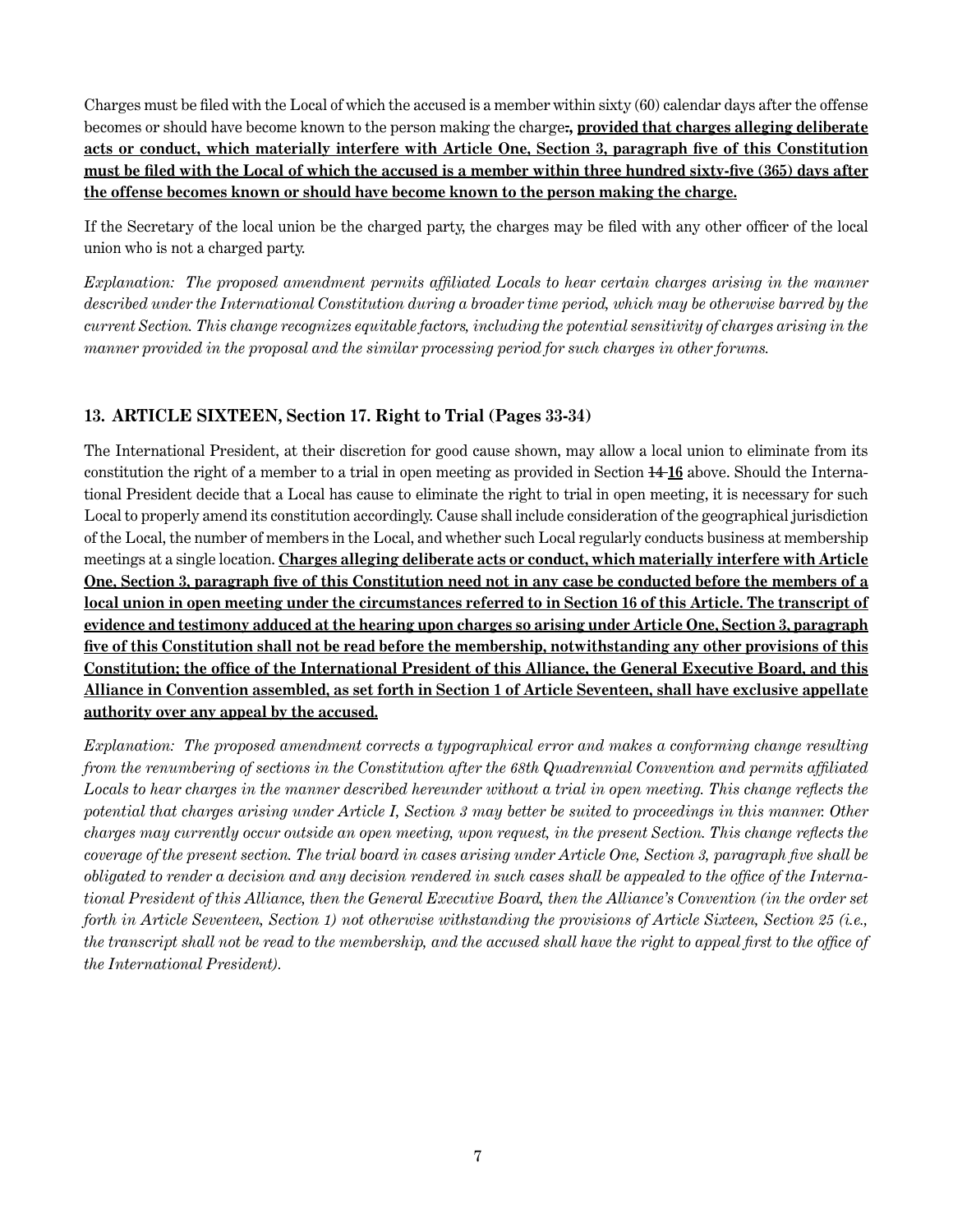# **14. ARTICLE NINETEEN, Section 7. Quarterly Reports (Page 45)**

It shall be mandatory upon each affiliated local union to make a quarterly report no later than thirty (30) days following the end of each quarter. The local union shall forward to the General Office this report of its membership upon quarterly membership report **blanks forms** furnished for that purpose by the General Secretary-Treasurer. All changes in the membership shall be properly recorded therein.

Local unions failing to submit correct quarterly membership reports shall be subject to disciplinary action.

### **Any affiliated local union failing to forward a complete roster of its membership to the General Secretary-Treasurer upon request at any time shall be subject to a fine of Twenty- Five Dollars (\$25.00) for each offense.**

*Explanation: These proposed changes recognize the use of both paper and electronic submissions of quarterly re*ports. The third paragraph is redundant of other Constitutional provisions, including Article Nineteen, Section 29.

#### **15. ARTICLE TWENTY-ONE, Section 5. Obligations of Membership (Pages 54-55)**

Every applicant for membership in this Alliance, whose application has been favorably balloted upon by a local union, shall, before being inducted into membership, be required to read thoroughly the Constitution and Bylaws of this Alliance and of the local union, obtaining such instructions thereon as they shall request from the officers of the local union.

The laws of this Alliance and of the local union shall be binding upon the individual members thereof and each member shall be deemed to have consented to be governed thereby.

Upon induction into membership new members shall swear or affirm their intention to observe the provisions of this Constitution and Bylaws and the Constitution and Bylaws of the local union and to accept such laws as conclusive of their rights within this Alliance**., in witness whereof they shall sign the pledge in the bound copies presented to them. The pledge so signed shall be detached and forwarded to the General Office by the Secretary of the local union.**

*Explanation: The last line is redundant and can be found in the written pledge on the application.*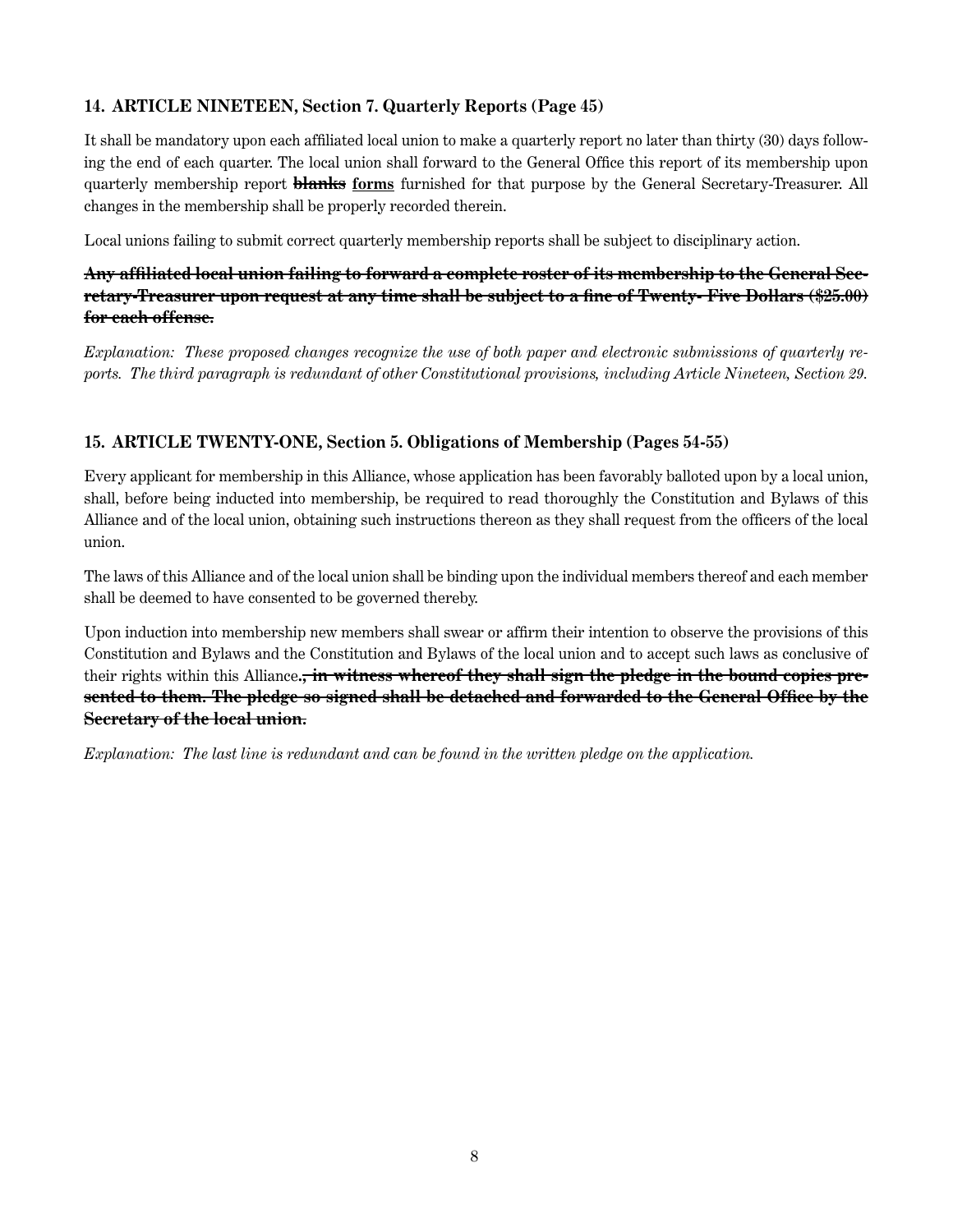*On Sunday, July 25th, 2021, the International President received the following proposed Constitutional amendment. President Loeb reviewed the proposed amendment, found it acceptable, and has included it as an additional proposed amendment to be presented to the Delegates to the 69th Quadrennial Convention.*

# **16. ARTICLE SIXTEEN, Section 9. Publication of Charges (Page 32)**

After the local union has taken cognizance of the charges, they shall be read at the next regular meeting of the local union by the presiding officer. No debate or discussion shall be permitted, but the presiding officer shall request those having personal knowledge of any of the facts alleged in the charges to submit their names as witnesses to the secretary of the meeting. The presiding officer shall refer the charges to a Trial Committee or the Executive Board in accordance with the Constitution or Bylaws of the local union.

If no regular membership meeting is scheduled within a period of thirty (30) days after the date cognizance of the charges is taken, or if a meeting is scheduled but no quorum is present, **or if the Charges allege deliberate acts or conduct which materially interfere with Article One, Section 3, paragraph five of this Constitution**, the charges shall then be read by the presiding officer at the meeting of the executive board of the Local, to be scheduled no later than ten (10) days after the end of such thirty (30) day period.

*Explanation: The proposed amendment permits affiliated Locals to publish certain charges arising in the manner described under the International Constitution during a meeting of the executive board instead of at a regular meeting of the local union. This change recognizes that the potential sensitivity of charges arising in the manner provided in the proposal and the more discreet publication to minimize harm to the members and reduce the barriers to reporting.*